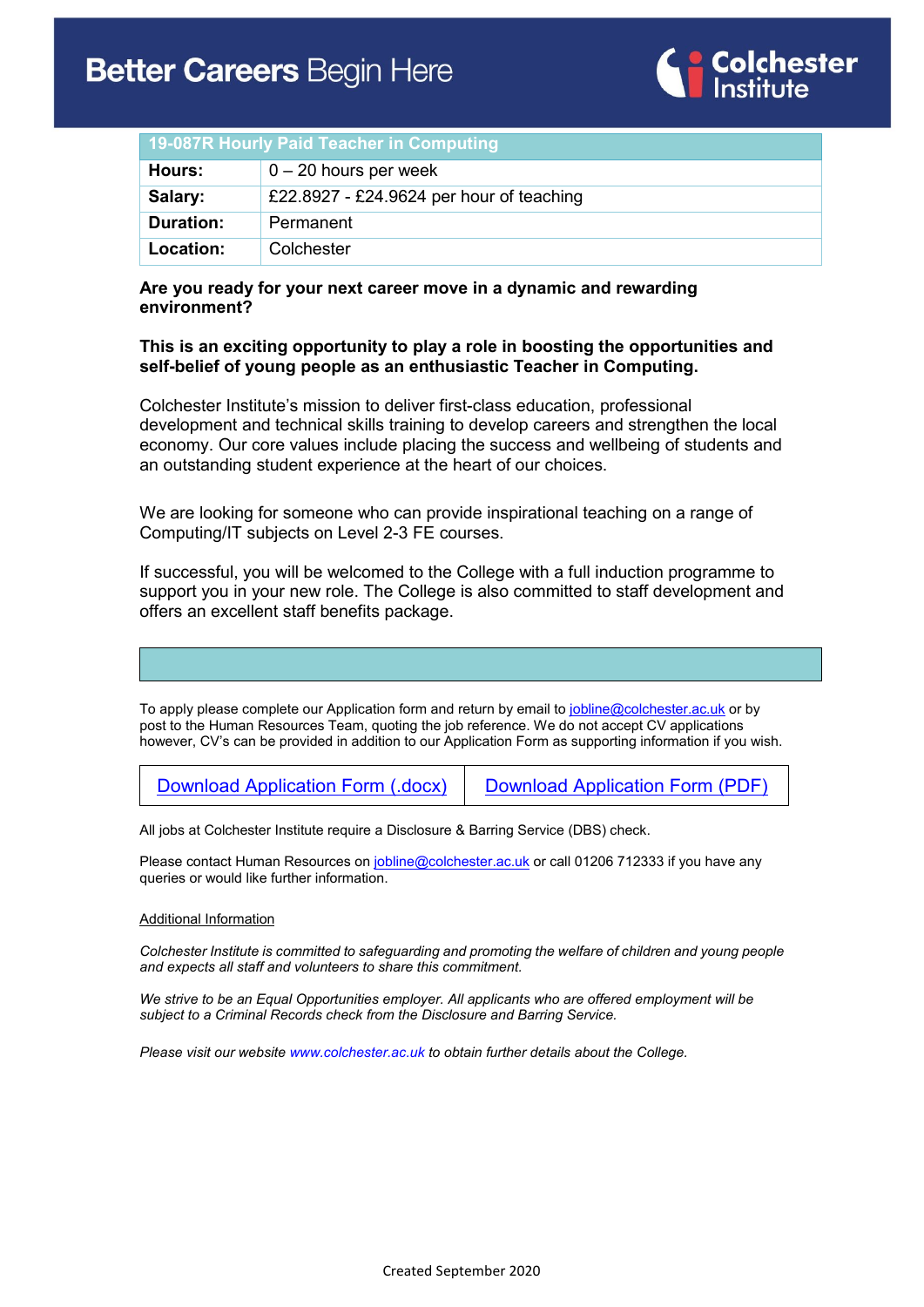## **Colchester Institute Job Description**

| <b>Job Title:</b>                  | <b>Hourly Paid Teacher in Computing</b> |
|------------------------------------|-----------------------------------------|
| <b>Regulated Activity:</b>         | <b>Yes</b>                              |
| <b>Responsible To:</b>             | <b>Assistant Area Head of Computing</b> |
| Line Management of other staff: No |                                         |
| Location:                          | <b>Colchester</b>                       |
| Salary:                            | Range 23 - 26                           |

## **Purpose Statement:**

**To provide inspirational teaching on a range of Computing/IT subjects on Level 2-3 FE courses and to undertake other duties associated with the role of an Hourly Paid Teacher.**

|                | <b>Main Duties &amp; Responsibilities:</b>                                                                                                                                                                                         |  |  |
|----------------|------------------------------------------------------------------------------------------------------------------------------------------------------------------------------------------------------------------------------------|--|--|
| 1              | To prepare appropriate teaching material.                                                                                                                                                                                          |  |  |
| $\overline{2}$ | To carry out teaching appropriate to the requirements of individual courses and<br>students.                                                                                                                                       |  |  |
| 3              | To maintain appropriate student attendance records as required.                                                                                                                                                                    |  |  |
| 4              | To maintain student discipline.                                                                                                                                                                                                    |  |  |
| 5              | To set, mark, record and return relevant coursework and assessments.                                                                                                                                                               |  |  |
| 6              | To attend, as required, up to 3 meetings a year as specified by the Director of<br>Faculty. They may include parents' evenings, course review meetings and<br>curriculum development meetings.                                     |  |  |
| $\overline{7}$ | To take part in the College's appraisal scheme and staff development programme<br>as appropriate.                                                                                                                                  |  |  |
| 8              | To refer to the appropriate full-time lecturer (Course Tutor, Personal Tutor,<br>Programme Manager) student progress as required and any incident or behaviour<br>which may require further investigation, support or counselling. |  |  |
| 9              | To develop and update personal professional expertise in the relevant areas.                                                                                                                                                       |  |  |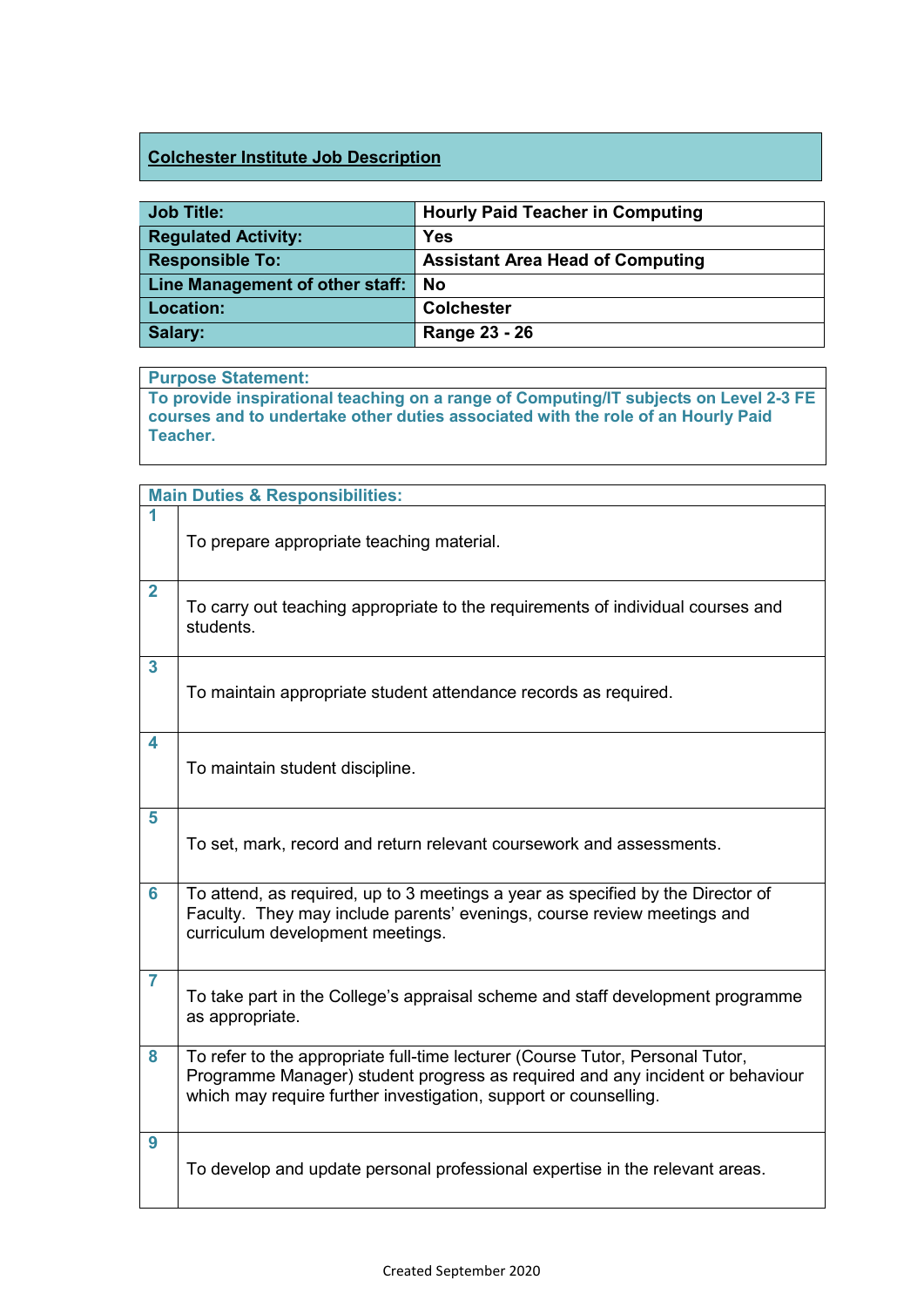| 10 | Adhere to and promote the College's Safeguarding, Equality & Diversity, College<br>Values and Health and Safety policies and practices. |
|----|-----------------------------------------------------------------------------------------------------------------------------------------|
|    | To undertake any other associated duties determined by the college.                                                                     |

*This job description is current as the date shown. It may be amended in any way following consultation with the post holder to take account of changes or anticipated changes in the organisation or management of Colchester Institute*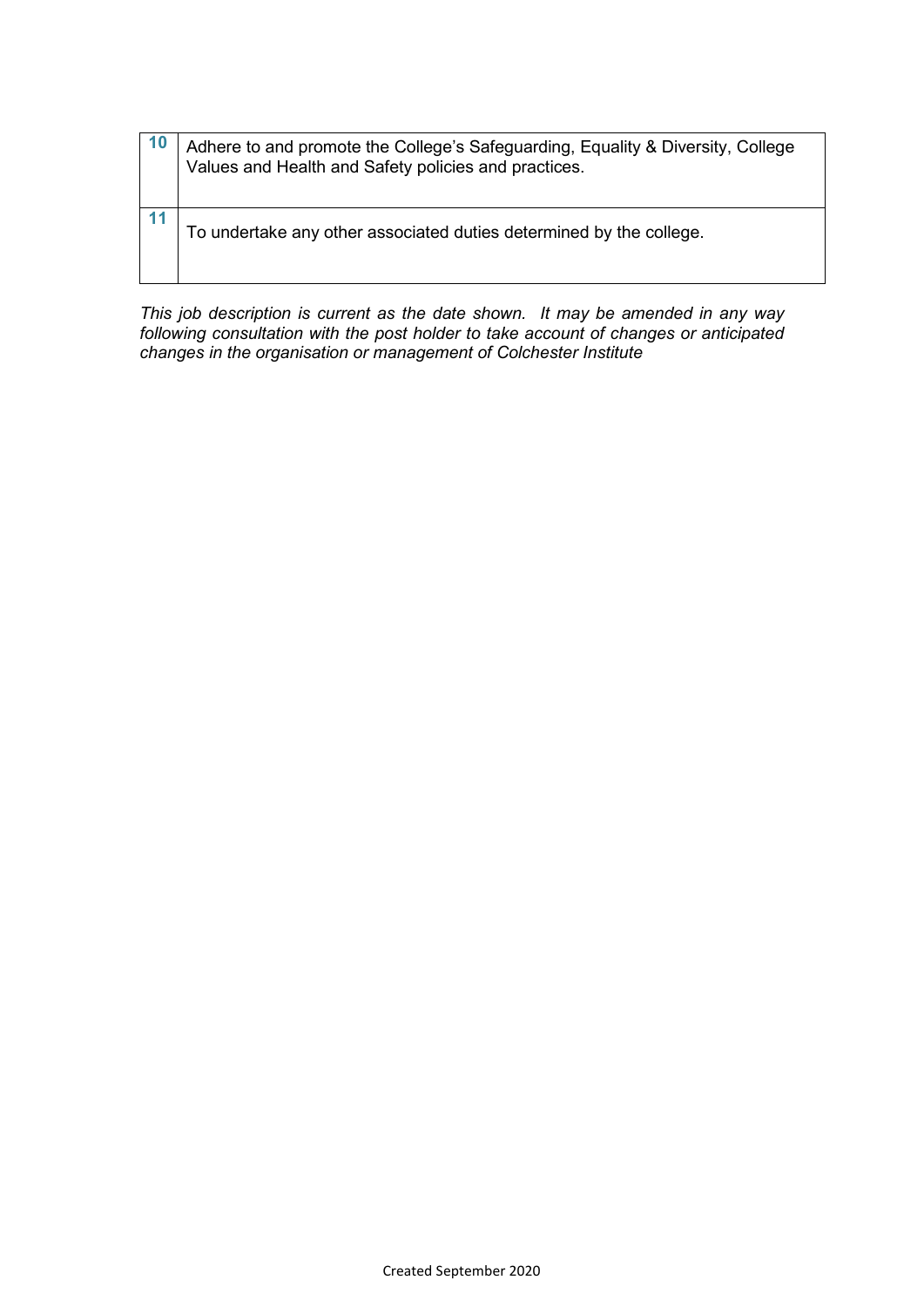# **Colchester Institute Person Specification**

## **Position: Hourly Paid Teacher in Computing**

|                                                                                                                                                                                                                                                                                                            | <b>Essential</b> | <b>Desirable</b> | <b>How is this</b><br>assessed? |
|------------------------------------------------------------------------------------------------------------------------------------------------------------------------------------------------------------------------------------------------------------------------------------------------------------|------------------|------------------|---------------------------------|
| <b>Qualifications</b>                                                                                                                                                                                                                                                                                      |                  |                  |                                 |
| Education to level 3 or above and/or a<br>professional qualification in Computing / IT<br>subject or equivalent                                                                                                                                                                                            | $\checkmark$     |                  | A/I                             |
| Minimum of Level 2 qualification in English<br>and Mathematics GCSE 4+ or C and above /<br>CSE Level 1 / O-Level C or above / Level 2<br>Adult Numeracy or Literacy or equivalent                                                                                                                          | $\checkmark$     |                  | A/I                             |
| Level 5 Teaching Qualification / completing<br>within 3 years of employment or 3 years of the<br>first available course                                                                                                                                                                                    | $\checkmark$     |                  | A/I                             |
| <b>Experience</b>                                                                                                                                                                                                                                                                                          |                  |                  |                                 |
| Significant recent work experience in the<br>relevant vocational area or evidence of<br>industrial updating                                                                                                                                                                                                | $\checkmark$     |                  | A/I                             |
| Experience of managing and motivating<br>learners                                                                                                                                                                                                                                                          | $\checkmark$     |                  | A/I                             |
| Teaching experience within further and/or<br>higher education, especially BTEC                                                                                                                                                                                                                             | $\checkmark$     |                  | A/I                             |
| Evidence of relevant Continual Professional<br>Development (CPD) and use of technology to<br>enhance learning                                                                                                                                                                                              | $\checkmark$     |                  | A/I                             |
| Experience of teaching BTEC level 3<br>computing                                                                                                                                                                                                                                                           |                  | ✓                | A/I                             |
| <b>Knowledge and Skills</b>                                                                                                                                                                                                                                                                                |                  |                  |                                 |
| Ability to teach at<br>least four of the following:<br><b>Building Computer Systems</b><br><b>IT Systems Security</b><br><b>Computer Networking</b><br>Programming<br>Mobile App Development<br><b>Graphics and Animation</b><br><b>Website Development</b><br>Social Media Applications<br>Virtualisation |                  |                  | A/I                             |